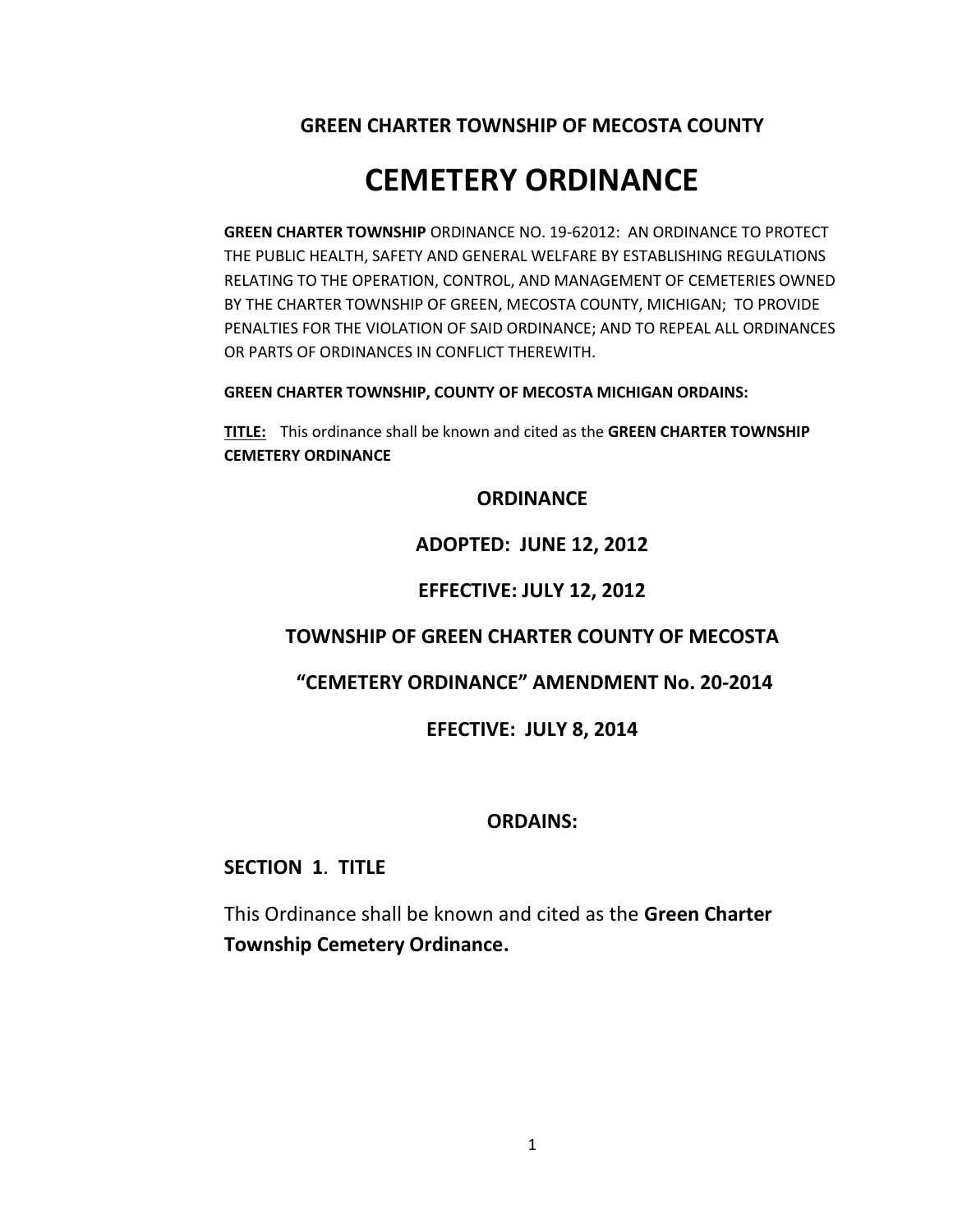# **SECTION 2. DEFINITIONS OF CEMETERY LOTS AND BURIAL SPACES**

- 1. A "cemetery lot" shall consist of burial spaces sufficient to accommodate one burial space for one deceased person
- 2. A "burial space shall consist of land area four (4) feet wide and ten (10) feet in length. Exceptions may be made with Township permission to accommodate infant burial or burial of cremains.

# **SECTION 3. SALE OF LOTS OR BURIAL SPACES**

- 1. Hereafter, cemetery lots or burial spaces shall be sold to only resident or property owner/taxpayers of the township for the purpose of the burial of such purchaser or his or her heirs at law or next of kin. No sale shall be made to funeral directors or other than as therefore set forth. The Township Clerk, however, is hereby granted the authority to vary the aforesaid restriction on sales where the purchaser discloses sufficient personal reason for burial within the Township through previous residence in the Township or relationship to persons interred therein. Any such decision by the Township Clerk either granting or denying such variance may be overturned by a vote of a majority of the members serving on the Township Board.
- 2. All such sales shall be made on a form approved by the Township Board which grants a right of burial only and does not convey any other title to the lot or burial space sold. Such form shall be executed by the Township Clerk and shall constitute a permit when approved.
- 3. Burial rights may only be transferred to those persons eligible to be original purchasers of cemetery lots or burial spaces within the Township and may be effected only by endorsement of an assignment of such burial permit upon the original burial permit form issued by the Township Clerk, approved by said person, and entered upon the official records said person shall issue a new burial permit to the assignee and shall cancel and terminate upon such records, the original permit thus assigned.
- 4. Cemetery lots are non-transferable, but may be sold back for the original purchase price to the Township (for resale by the Township).
- 5. No burial rights shall be transferred from one owner to another for more than the original cost and the transfer must be recorded at the office of the Township Clerk.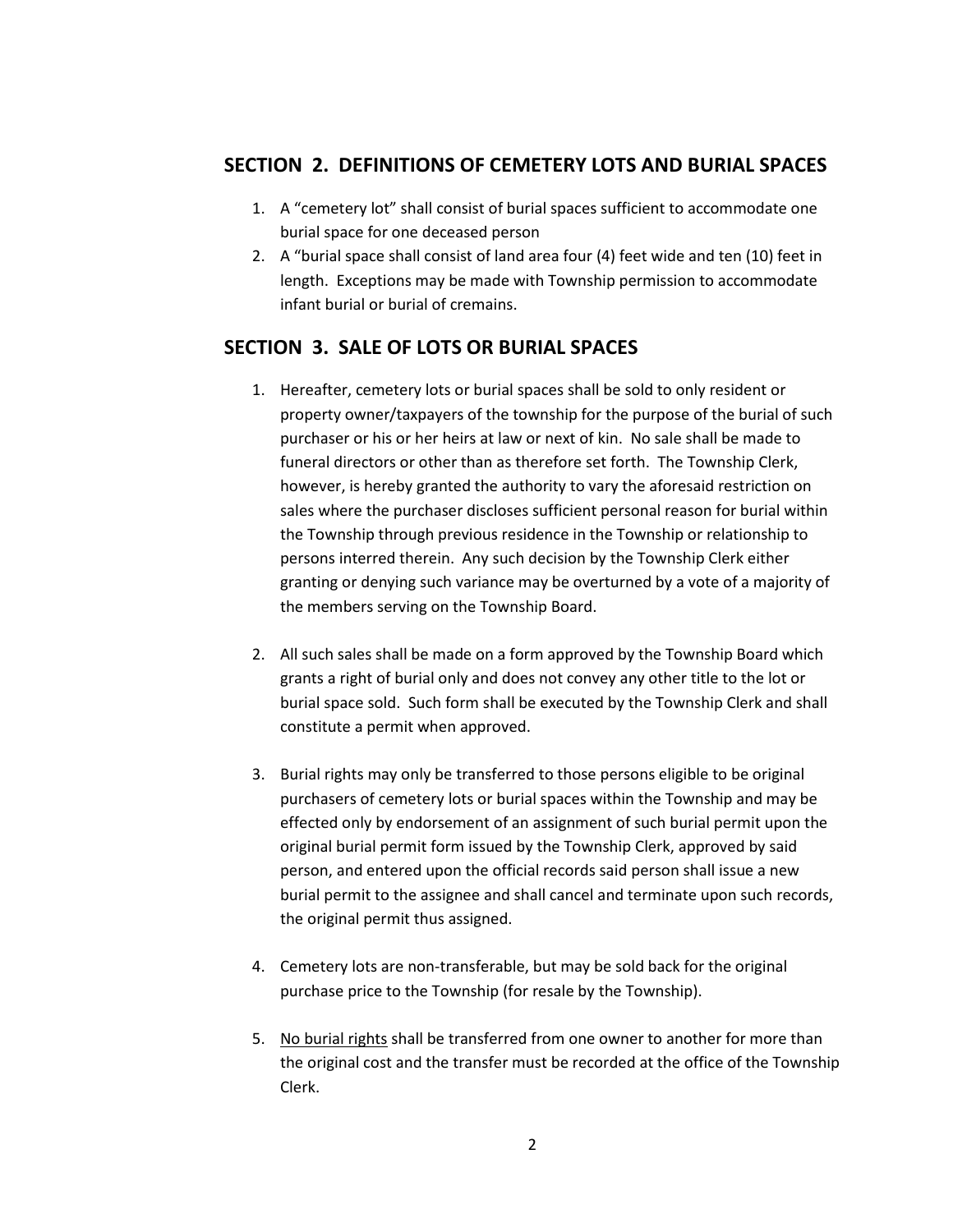6. No purchase of burial rights shall be made for speculation purposes.

# **SECTION 4. PURCHASE PRICE OF LOTS/ GRAVE SITES AND TRANSFER FEES**

- 1. Each burial site shall cost the sum of \$60.00 for resident or property owner/taxpayer nonresident for \$120.00.
- 2. Any transfer of one or more burial spaces from an original purchaser to a qualified assignee shall cost the original price paid the township.
- 3. The foregoing charges shall be paid to **Green Charter Township** and shall be deposited in the township general fund.
- 4. The Township Board by resolution may periodically alter the foregoing fees to accommodate increased costs.
- 5. Cemetery lots must be paid for in full at time of purchase.
- 6. Purchasers of burial rights are subject to these rules and regulations and any charges, alterations, amendments or modifications thereof made and adopted by the Township Board.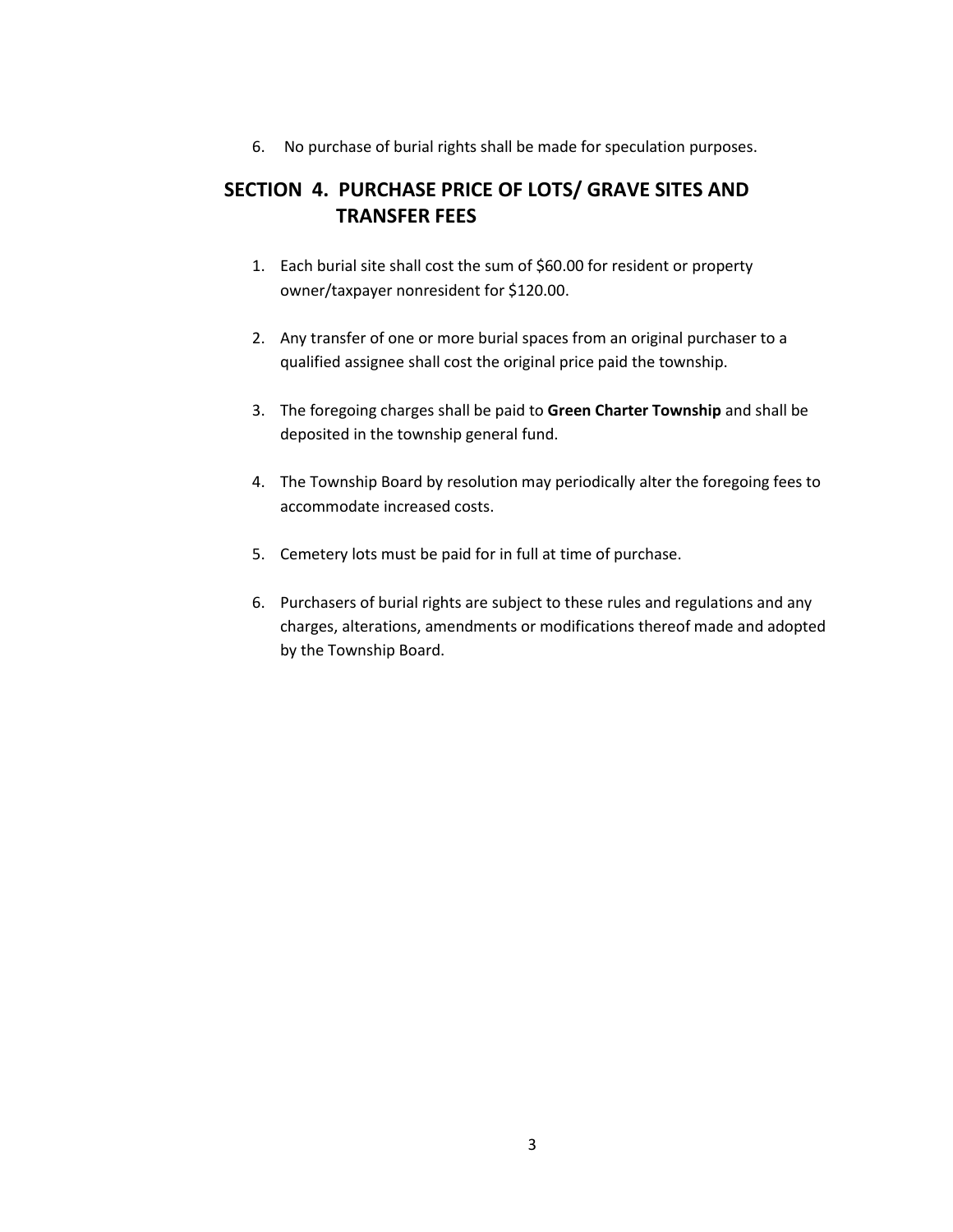# **ARTICLE I. GENERAL RULES**

### **Section 1. CONDUCT - VEHICLES – HOURS**

- 1. It is the utmost importance that there should be strict observance of the proprieties in the cemetery. Hence, all persons within the cemetery should avoid conduct unbecoming a sacred place.
	- a. Loud or boisterous noise or talking.
	- b. Idling or loafing on the grounds or in any of the buildings.
	- c. Bringing lunches or refreshments into the cemetery or consuming them on the grounds.
	- d. Peddling or soliciting the sale of any commodity within the cemetery.
	- e. Placing of signs or notices or advertisements of any kind within the cemetery.
	- f. Bringing dogs into the cemetery or any of its buildings.
	- g. Bringing firearms into the cemetery except by a military escort accompanying a veteran's funeral or attending memorial services.
- 2. The speed of cars and other vehicles driven in the cemetery shall not exceed 10 MPH. No vehicle shall be driven in the cemetery other than during 8:00 AM to dusk, road conditions permitting. Cars, other motorized vehicles and bicycles are to be operated on the roads only.
- 3. All trucks with monumental material shall be driven only on cemetery roads.
- 4. Persons driving in the cemetery are responsible for all damage caused by their operation. All vehicles shall use the road entrance, to the cemeteries.
- 5. Children shall not be permitted on cemetery grounds unless attended by an adult person who shall be responsible for their conduct. Mischievous behavior shall not be tolerated. The Cemetery shall not be used as a playground.
- 6. Prohibited activities: Sleigh riding, snowmobiling, skiing, or sledding downhill within the cemetery. The driving of motor cars or other vehicles through the cemetery at excessive speeds. Driving any motor car, vehicle or animal across or upon any grave, lot or lawn or parking or leaving the same thereon. Parking or leaving any motor car or vehicle on any road or driveway within the cemetery at such location or in such position as to prevent any other car or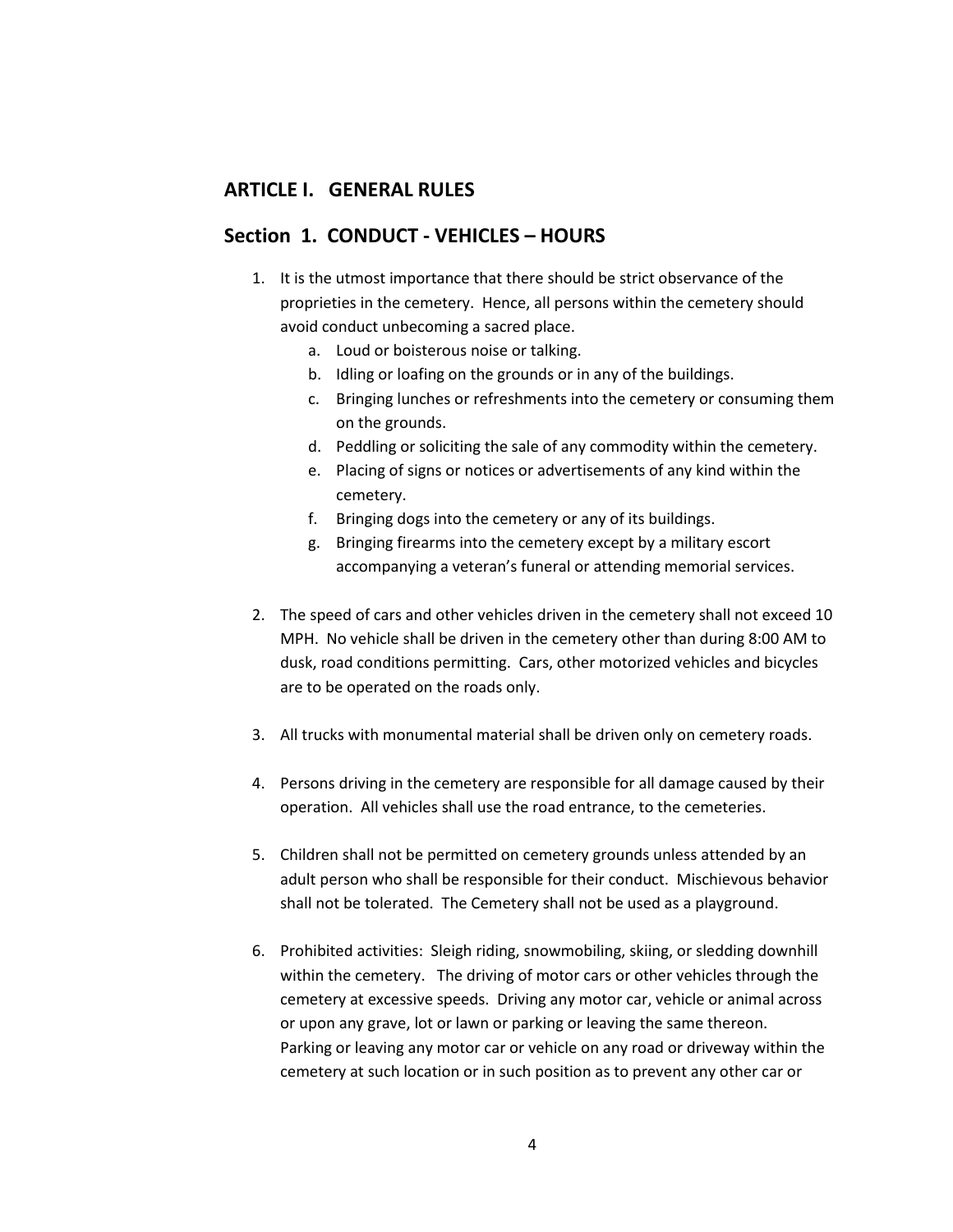vehicle from passing the same, and if so parked or left the management will remove the same.

- 7. Visitors: All persons interested in the cemetery should confine themselves to the walks and drives as much as possible. No one is permitted to walk upon or across lots or lawns unless it is necessary to do so to gain access to one's own lot. Vandalism and/or desecration of cemetery property is prohibited. The cemetery expressly disclaims liability for any injuries sustained by anyone violating this rule.
- 8. No alcoholic beverages are allowed.
- 9. No grounds maintenance work or activity shall be performed within the cemetery boundaries without expressed knowledge and consent of the authorized township official, township clerk.
- 10. The authorized township official has the authority to enforce these rules.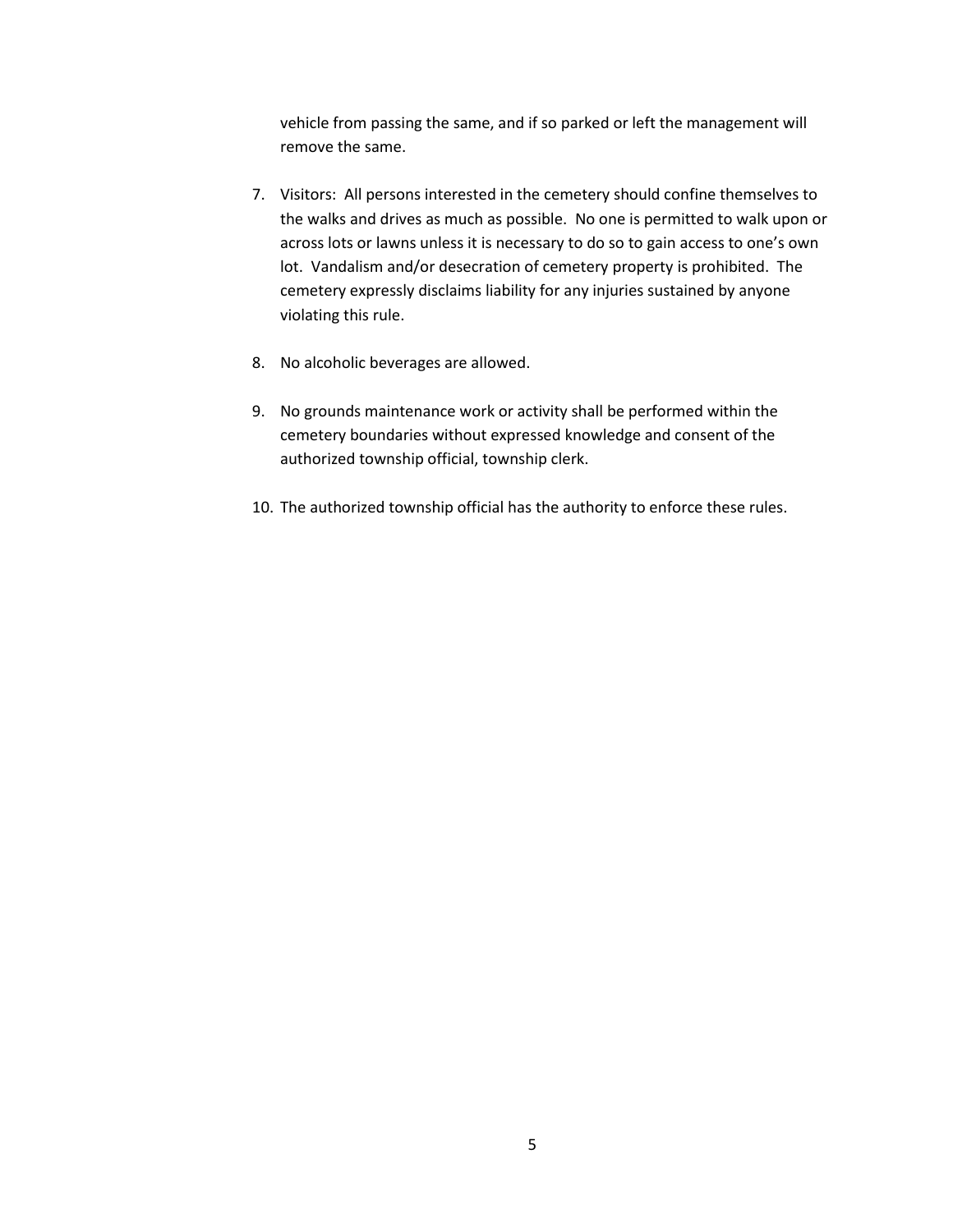# **ARTICLE II. INTERNMENT AND SERVICES**

### **Section 1. COMPLETED BURIAL:**

- 1. Transit permit must be furnished to the authorized township official or his/her designate before the remains are removed from the hearse or other conveyance.
- 2. All applications for burials shall be made to the authorized township official in time to allow twelve (12) working hours to prepare the grave for burial. Scheduling of storage burials is at the discretion of authorized township official.
- 3. Payment for any grave opening must accompany the burial transit permit.
- 4. Owners of cemetery lots shall not permit interments on the lots for remuneration. Cemetery-lots shall be used only for the burial of the human dead. No internment of two or more bodies shall be made in one grave except in the case of parent and infant(s) in one casket.
- 5. All interments must be made under the supervision and direction of the authorized township official. The funeral director shall provide adequate personnel to transfer the casket from the hearse or conveyance onto the lowering device.
- 6. No body interred shall be disinterred, except by permission of the Township Board, (plus any other permits requires).
- 7. Parties ordering disinterment must furnish a concrete or steel vault to receive the remains.
- 8. All funeral processions in the Cemetery shall be under the sole control of the authorized township official.
- 9. Charges for all services shall be available from the authorized township official in the office of the township clerk. Cemetery charges for services are subject to change or revision by action of the Township Board. Charges are for services not pertaining to the opening and closing of graves shall be due in advance, prior to completion of the service.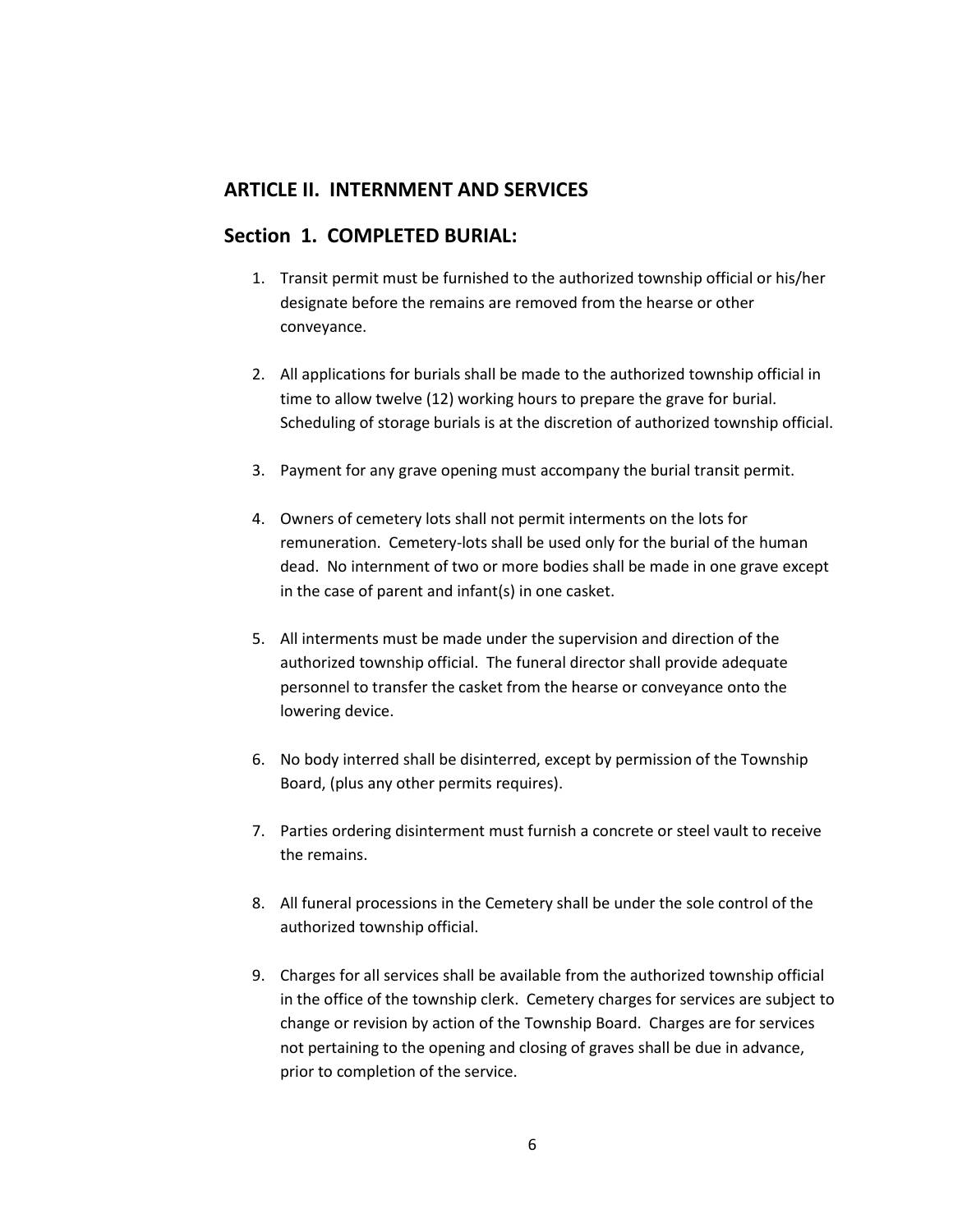# **Section 2. CEMETERY BURIAL REQUIREMENTS**

- **1.** ALL BURIALS SHALL BE MADE IN A STEEL OR CEMENT VAULT WITH THE EXCEPTION OF INFANTS OR CREMAINS**.**
- 2. There shall be a maximum of FOUR (4) cremation burials per grave. A maximum of TWO (2) cremation burials is allowed on a previous burial on any given grave site.
- 3. Grave side services are normally allowed as weather permits. If road or ground conditions deemed unsafe by the authorized township official the procession is prohibited.
- 4. Burials on Sunday, Saturday or holidays need approval of the authorized township official and there will be and additional charge.

### **Section 3. SERVICES OFFERED BY THE TOWNSHIP**

Charges for these services may vary for adults, infants & cremation. The cemeteries of Green Charter Township do not have a perpetual care program in place.

- 1. The opening and closing of graves.
- 2. Disinterment and re-interment in the same cemetery.
- 3. Grading or sodding the grave or lot.
- 4. Setting foundations for grave markers or memorials.
- 5. Cemetery vault rental (winter storage).
- 6. Snow removal at cost of removal.
- 7. Genealogy research assistance and copies of records.
- 8. Work requested by the lot owner is subject to current wage, equipment, and overhead charges. A work order describing the service to be performed must be filled out and signed by the person or entity accepting responsibility for payment.
- 9. No service will be performed without this being done and PAYMENT IN ADVANCE.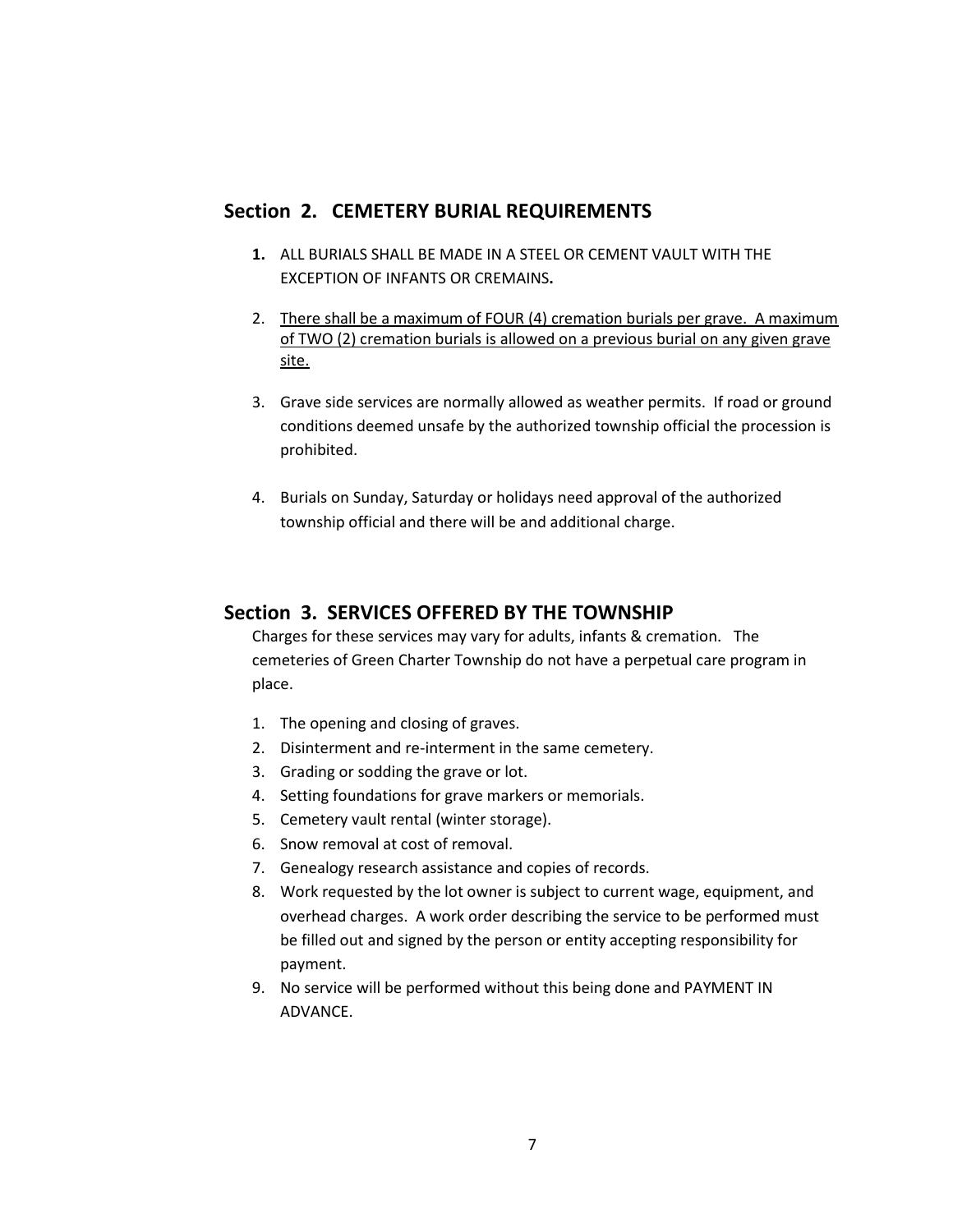# **ARTICLE III. USE OF CEMETERY VAULT STORAGE**

# **Section 1. WINTER STORAGE FACILITY USAGE REGULATIONS**

- 1. The township has a winter storage (vault) facility for use. The Township Board may prohibit or restrict the use of the cemetery storage vault during the summer season. All bodies deposited therein must be removed forthwith when so ordered by the Township Board through the authorized township official. The body of a person who died from contagious disease will not be admitted to the receiving vault unless prepared by a licensed embalmer.
- 2. The Township Board authorizes the authorized township official to restrict or prohibit interments, grave side services, or processions depending on weather or other local conditions.

# **ATTICLE IV. FLOWERS, TREES, MONUMENTS, ETC.**

# **Section 1. FLOWERS, TREES, CONTAINERS AND PLANTINGS**

- 1. All persons are strictly prohibited from plucking any flowers, either wild or cultivated, breaking trees, shrubs or plants or writing upon or defacing any monument, fence or structure within the cemetery.
- 2. The use of glass jars or other items deemed inappropriate by the authorized township official for cut flowers or other display will be removed.
- 3. Placement of urns is to be within the 4 ft. width dimension of the gravesite at either end of the headstone.
- 4. No planting of trees or shrubs shall be allowed on any burial sites in the cemetery.
- 5. The growing of flowers should be in urns and is not included in the township's care and maintenance of the cemetery.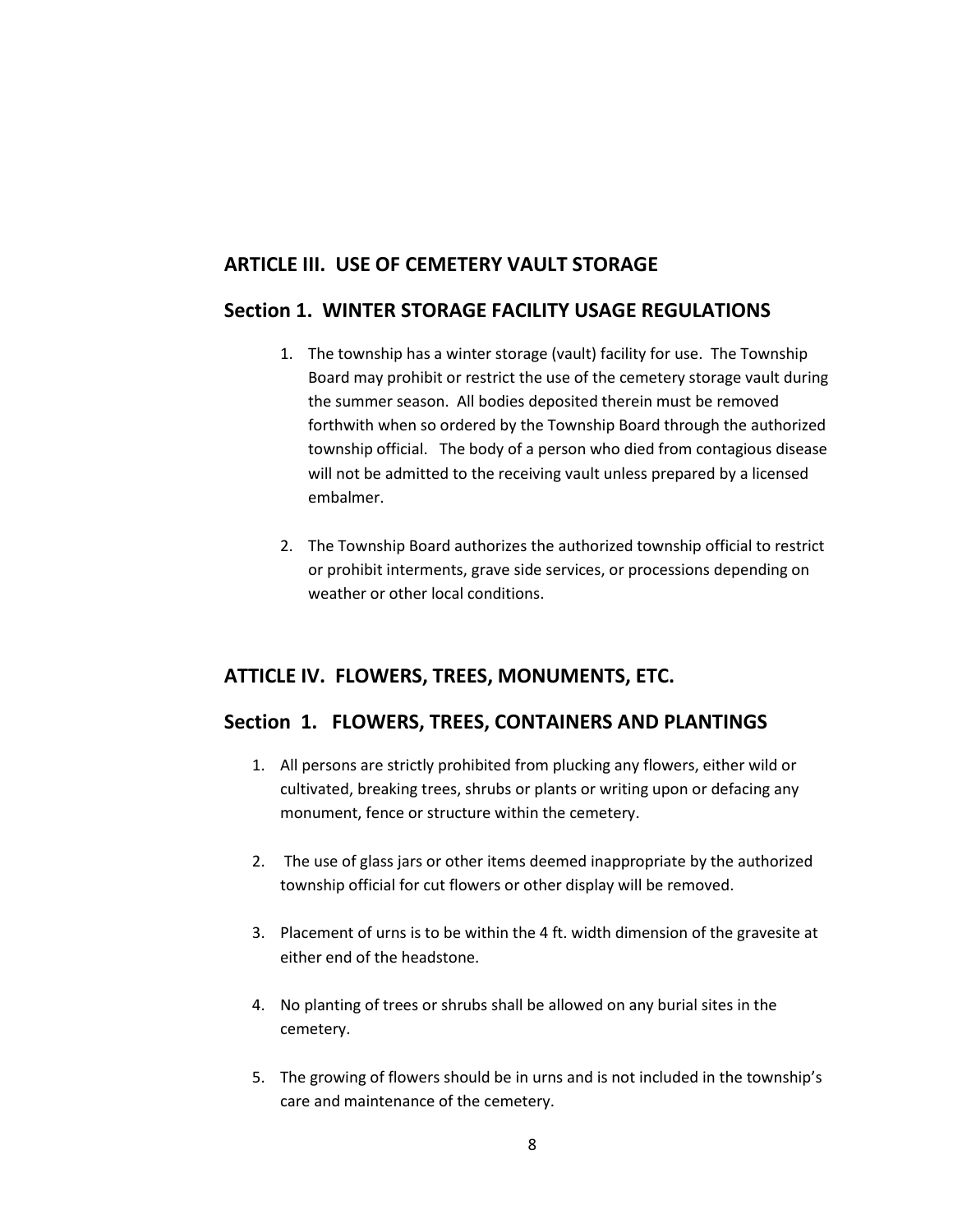- 6. Vases, planting urns, or other property left in the cemetery are left at the risk of the owner thereof and neither the authorized township official nor the Township Board shall be responsible or liable for the loss, destruction or damage of said property.
- 7. Individual taste in ornamentation of cemetery lots is permitted and will be respected, but the right to remove or modify an improvement on any lot which the township official considers injurious to the general appearance or well-being of the cemetery, or the adjacent lot(s), is reserved to the township official and he/she shall be the sole judge when said improvement shall be removed or modified, either before or after interment.
- 8. No existing trees, shrubs or bushes growing on any lot shall be trimmed or removed without the consent of the authorized township official or the Township Board.
- 9. All planting in the cemetery shall be done in accordance with a definite plan of landscaping and under the authorized township official. All flowers planted on any grave shall be planted directly in front of the headstone, monument or foot stone, or at the head of the grave if there is no marker and are grown at one's own risk.
- 10. The authorized township official or his/her agent shall remove all dead flowers, emblems or grave decorations when, in his/her judgment and discretion said flowers, emblems or grave decorations shall be unsightly. The authorized township official, his or her agent, or the Township Board shall not be liable or responsible for return of said removed objects to the lot owner.
- 11. Winter ornamentation shall be removed by April 1.
- 12. No gravel, crushed or pea stone, lava stone, edging materials, etc. shall be used in the cemetery.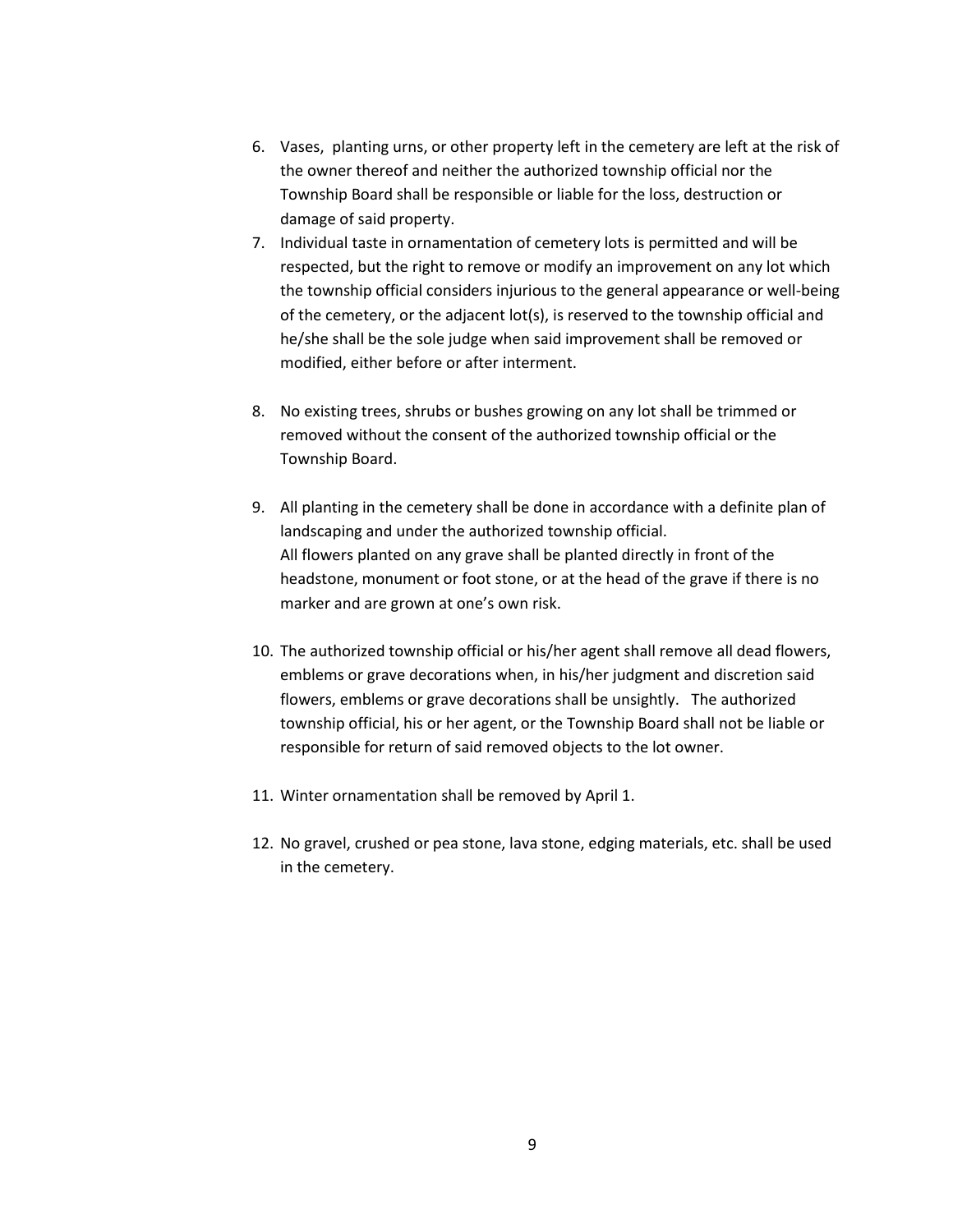# **ARTICLE V. MARKERS, MONUMENTS AND VAULTS**

### **Section 1 – MARKERS, MONUMENTS, AND VAULTS PLACEMENT, MATERIAL & REPAIR**

- **1.** Only one monument will be permitted on any burial lot. Additional markers may be added for cremation burials, but must be flush to the ground**.**
- 2. No memorial shall be erected without a concrete foundation which shall be installed by the cemetery employees and under the direction and supervision of the authorized township official.
- 3. All materials used in the construction of vaults, monuments, headstones and permanent lot markers, where permitted, must be of recognized durable granite, marble or standard bronze. The use of sandstone, terra cotta, slate, artificial stone, wood, or iron in any form is not permitted where exposed to the elements.
- 4. No mausoleum , landmarks or cornerstones indicating boundaries, steps leading to lots, fences, curbing, cement or gravel covered graves above ground shall be permitted.
- 5. If any memorial falls in disrepair, it may be removed by order of the Township Board.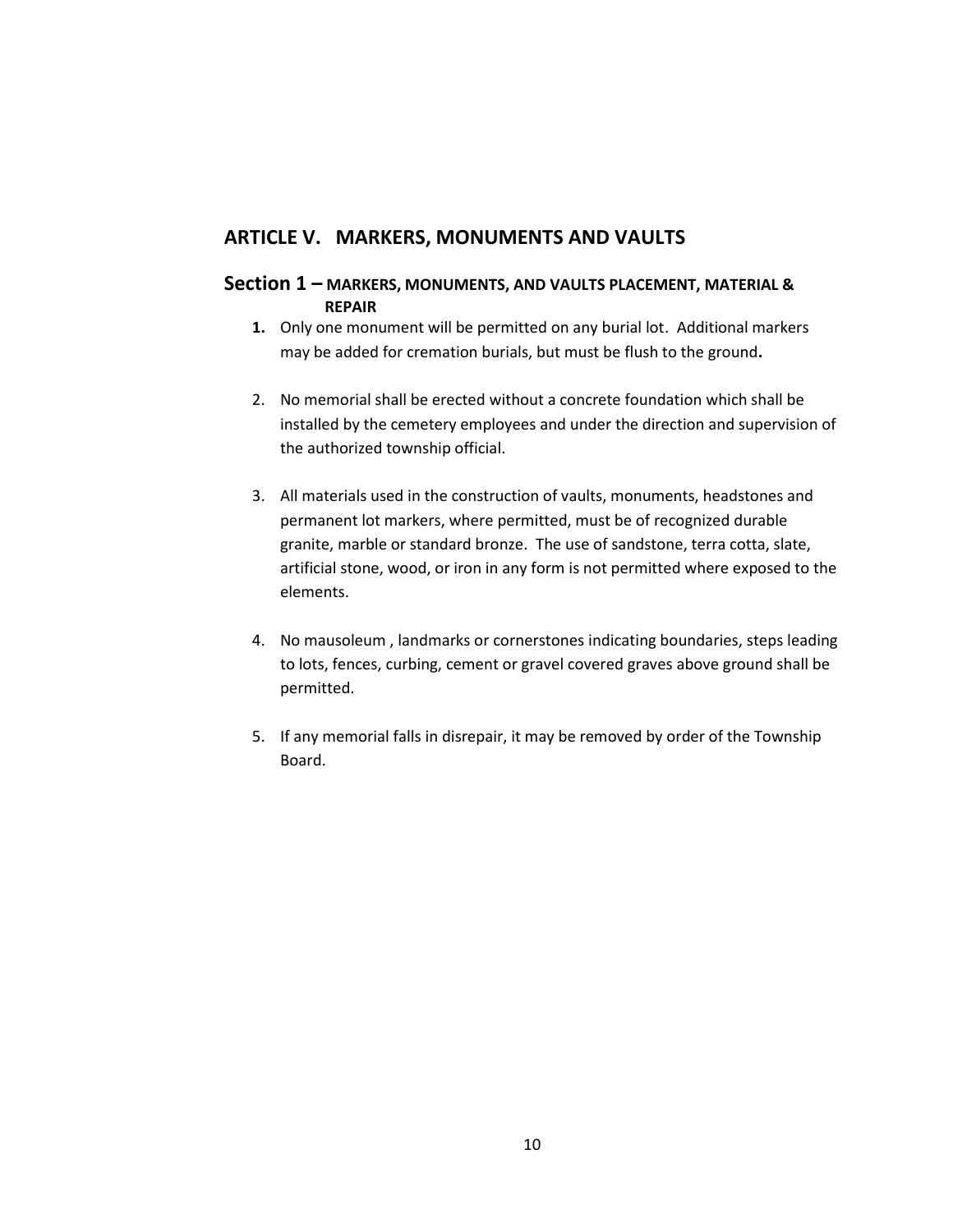# **ARTICLE VI. CEMETERY LOT GRADING, RESTORATION & RESTRICTIONS**

# **SECTION 1. LOT RESTORATION & RESTRICTIONS**

- 1. Whenever, in the opinion of the Township Board, one or more cemetery lots need raising or lowering in order to beautify or improve the general appearance of the area where said lot or lots are located, the Township Board shall have full power and authority to do so without the consent of the lot owner. In all such cases the township shall restore the lot to as good a condition as before said raising or lowering, or as near thereto as possible and said raising or lowering shall be without expense to the lot owner, unless requested by the owner.
- 2. No mounds shall be erected on lots or graves which shall interfere with or impede the unrestricted use of lawn equipment.
- 3. The opening, refilling and trimming of graves, moving of bodies from one place to another in said Cemetery, the construction of foundations for head stones and tablets, and the constructing of graves shall be done solely by the authorized township official and the employees or contractors of the Township under his/her direction.
- 4. Grounds keeper caring for lots shall do so under the supervision and direction of the authorized township official.
- 5. The Township Board shall establish a grade of all lots, lawns and avenues and shall supervise all improvements within the Cemetery, before and after internment, and no lot shall be filled or raised above the established grade.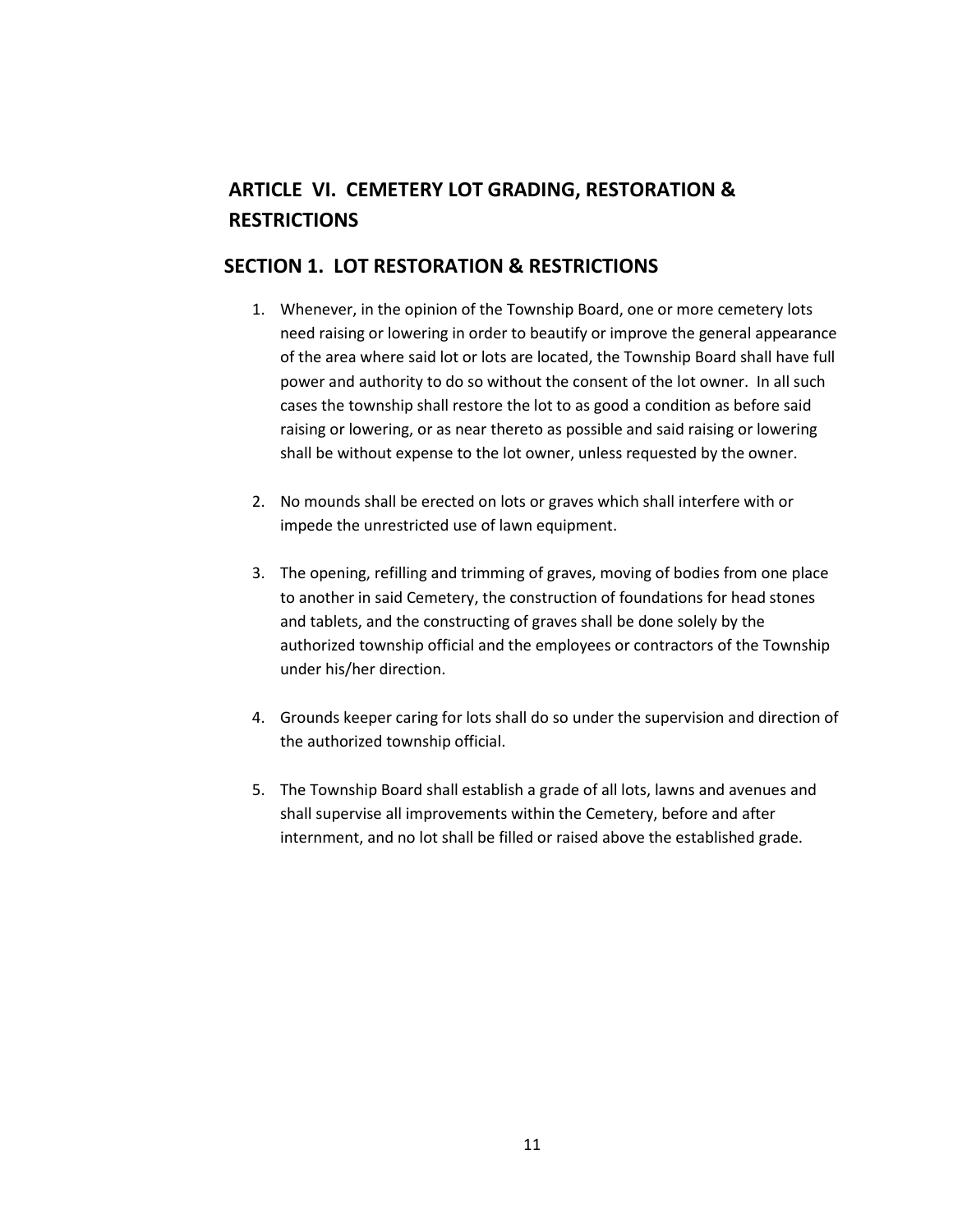### **ARTICLE VII. ENFORCEMENT**

### **SECTION 1.**

1. It is the duty of the management to see that the Rules and Regulations are complied with and it is his/her duty to see that order is maintained and to protect and promote the best interest of the cemetery. To that end, he/she is authorized to make temporary additional rules which may be needed, from time to time, to meet emergencies which are not covered by these Rules and Regulations.

Such temporary rules are subject to review by the Township Board at their next regular scheduled meeting.

- 2. All person(s) disturbing the peace and quiet of the Cemetery or creating a disturbance, destruction or damage therein can be considered as a disorderly person and punished as provided under current Township, County, State and Federal ordinances and laws.
- 3. The authorized township official is hereby empowered to enforce all Rules and Regulations.

The authorized township official shall have charge of the grounds and buildings including the conduct of funerals, traffic, employees, lot owners and visitors and at all times shall have supervision and control of all persons in the cemetery.

# **ARTICLE VIII. CORRECTION OF ERRORS**

# **SECTION 1.**

1. The Township Board shall have the right to correct any errors which may be made, either in making interments or disinterment, or in the description, transfer or conveyance of any property, either by canceling such conveyance and substituting and conveying in lieu thereof other interment property of equal value and similar location as near as possible, or by refunding the amount of money paid on account of purchase. In the event the error shall involve the interment of remains of any person in such property, the Township Board shall have the right to remove and reinter in such other property of equal value and similar location as may be substituted and conveyed by the Township Board.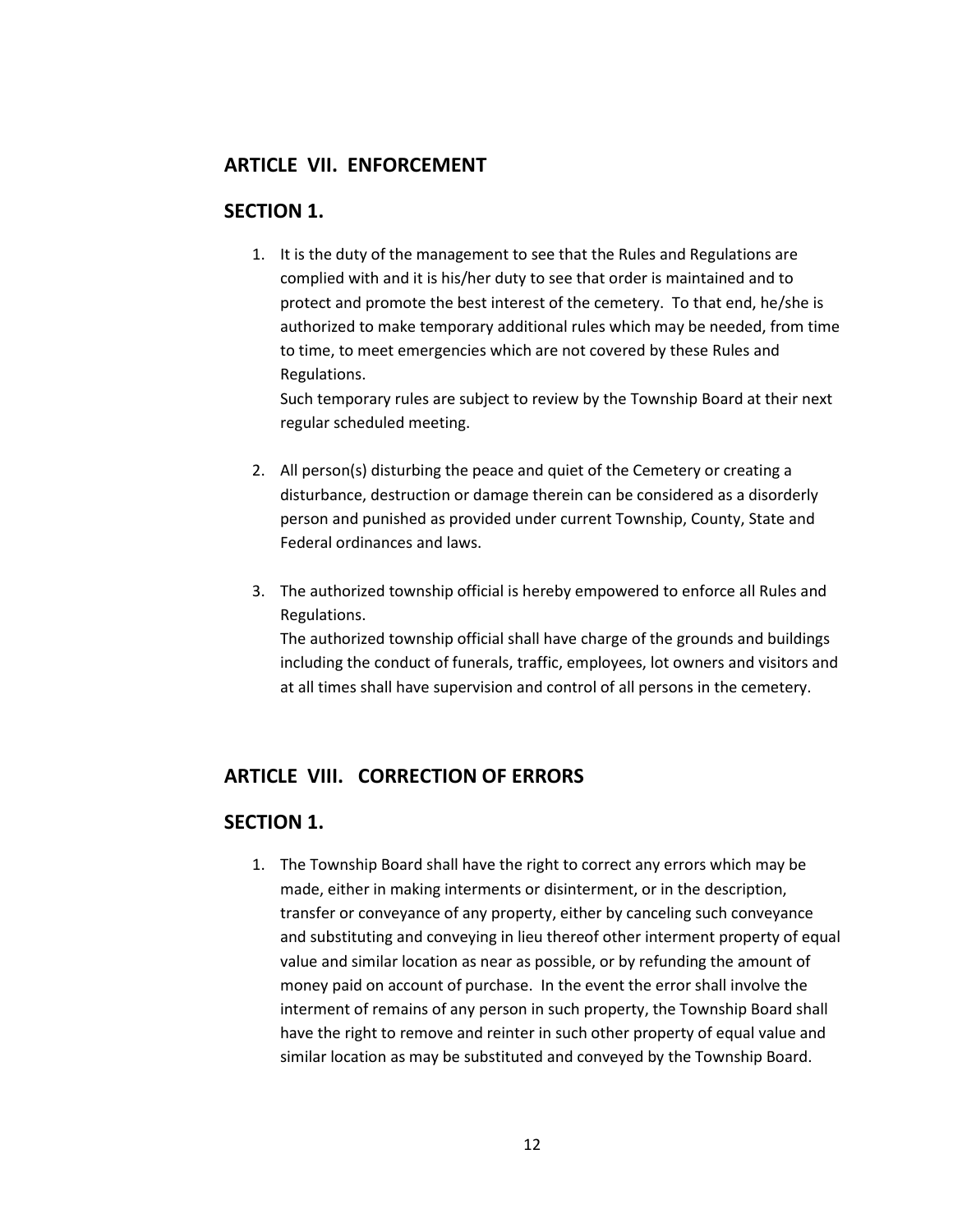# **ARTICLE IX. DEFINITIONS**

### **SECTION 1.**

**Authorized Township Official.** The term authorized township official shall mean the person or persons appointed by the Township Board for the purpose of conducting and administering the cemetery.

**Cemetery.** The term cemetery is hereby defined to include a burial park for earth interments, a community mausoleum for vault or crypt interments, a crematory or crematorium and columbarium for cinerary interments, or a combination of one or more than one thereof.

**Cemetery Lot Certificate.** The term cemetery lot certificate shall apply to the original conveyance given by the township clerk to the original purchaser**.** 

**Cemetery Office.** The term cemetery office shall mean the main township office maintained at 21431 Northland Drive, Paris, Michigan.

#### **Funeral Director shall include all licensed morticians, their agents and employees.**

**Interment.** The term interment shall mean the permanent disposition of the remains of a deceased person by cremation and inurnment, entombment, or burial.

**Lot Marker.** The term lot marker refers to any means used by the cemetery to locate corners of the lot or grave site.

Lot/plot. The term lot shall apply to a burial site of sufficient size to accommodate one adult interment approximately four by ten feet.

**Memorial.** The term memorial shall include a monument, marker, tablet, headstone, private mausoleum or tomb for family or individual use, tombstone coping, lot enclosure, urn and crypt and niche place.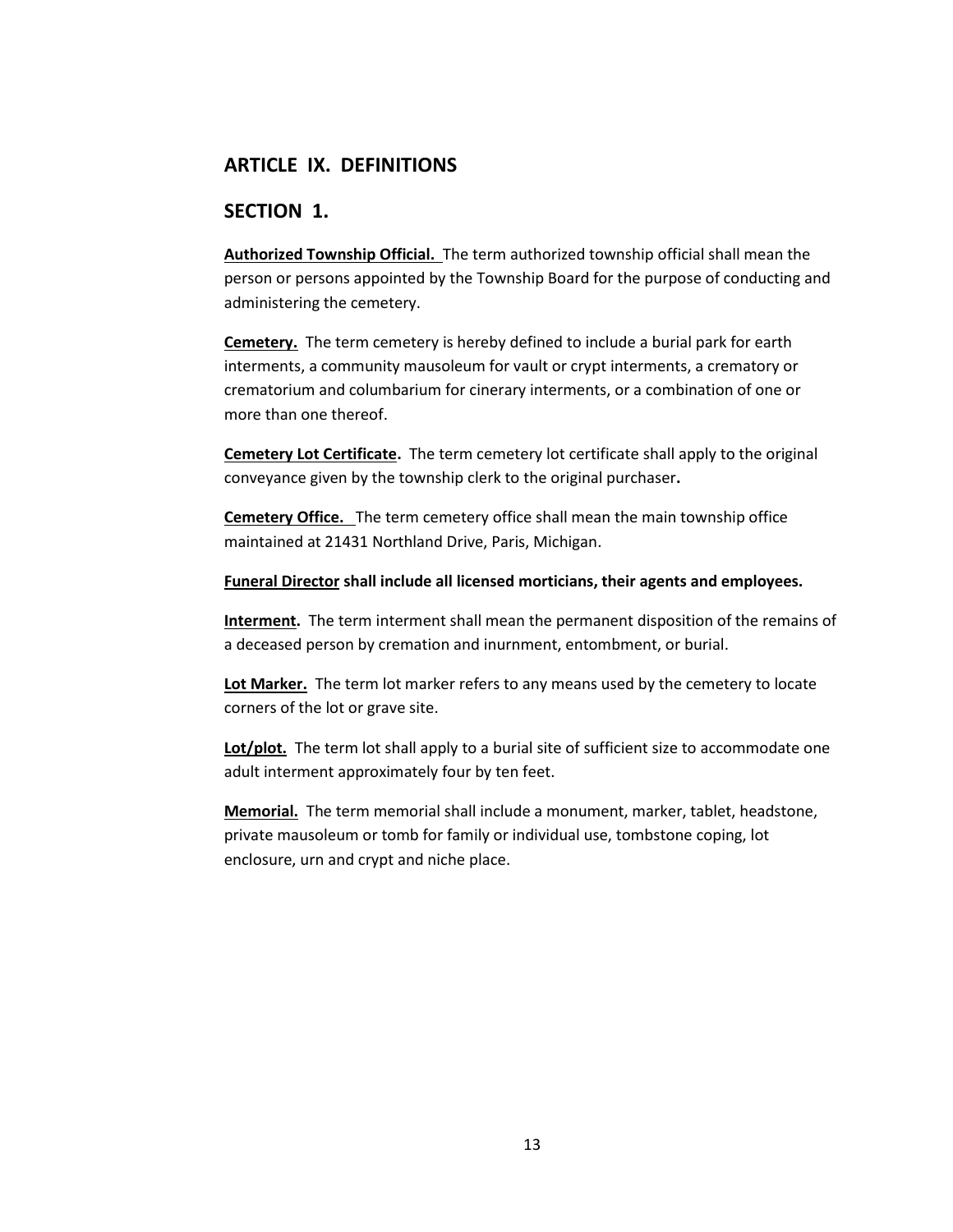# **ARTICLE X. SEVERABILITY**

# **SECTION 1.**

1. The provisions of the within ordinance are hereby declared to be severable and should any provisions, section or part thereof be declared invalid or unconstitutional by any court or competent jurisdiction, such decision shall only affect the particular provision, section or part thereof involved in such decision and shall not affect or invalidate the remainder of such ordinance which shall continue in full force and effect.

# **ARTICLE XI. EFFECTIVE DATE**

This ordinance shall take effect on **July 12, 2012**. All ordinance or parts of ordinances in conflict herewith are hereby repealed.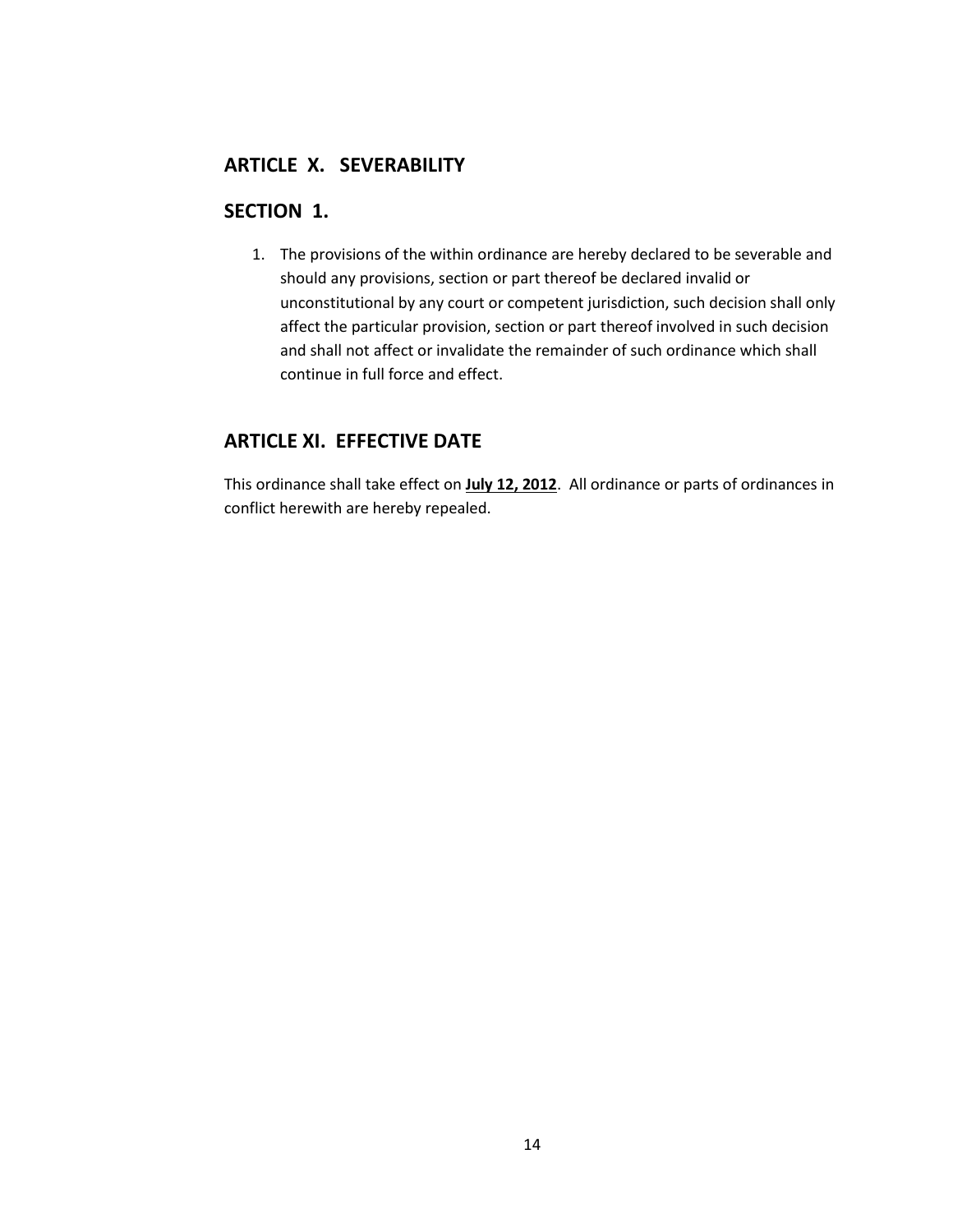#### **ARTICLE XII. CHARTER TOWNSHIP OF GREEN CEMETERIES**

#### **CRAPO CEMETERY AND CRAPO RED PINE ADDITION**

**Ownership:** Green Charter Township - Active Section 3, Meceola Rd., Hersey, Mi 49639 **Sexton:** Township Clerk, Janet Clark **Grounds Supervisor: Trustee – Gary Todd 231/796-6012 Records, Lot sales:** Green Charter Twp. Clerk, Janet Clark - 231 796-6201 office **Burial information,** Township Clerk 231/796-5086 home **Foundation installations**: Township Clerk – 231/796-6201

#### **WEST CEMETERY AND WEST DALZIEL ADDITION**

**Ownership:** Green Charter Township - Active Section 34, 19 MILE ROAD, BIG RAPIDS 49307 **Sexton:** Township Clerk, Janet Clark **Grounds Supervisor: Trustee – Gary Todd 231/796-6012 Records, Lot sales:** Green Charter Twp. Clerk, Janet Clark 231/796-6201 office **Burial information:** Township Clerk 231/796-5086 home **Foundation installations**: Township Clerk 231/796-6201

#### **PARKHILL CEMETERY AND PARKHILL SCHROEDER ADDITON AND PARKHILL SCHROEDER CHARTER ADDITION**

**Ownership:** Green Charter Township - Active Section 8, 22 Mile Road, Paris 49338 **Sexton:** Township Clerk, Janet Clark **Grounds Supervisor: Trustee – Gary Todd 231/796-6012 Records, Lot sales:** Green Charter Twp. Clerk, Janet Clark 231/796-6201 office **Burial information:** Township Clerk 231/796-5086 home **Foundation installations**: Township clerk 231/796-6201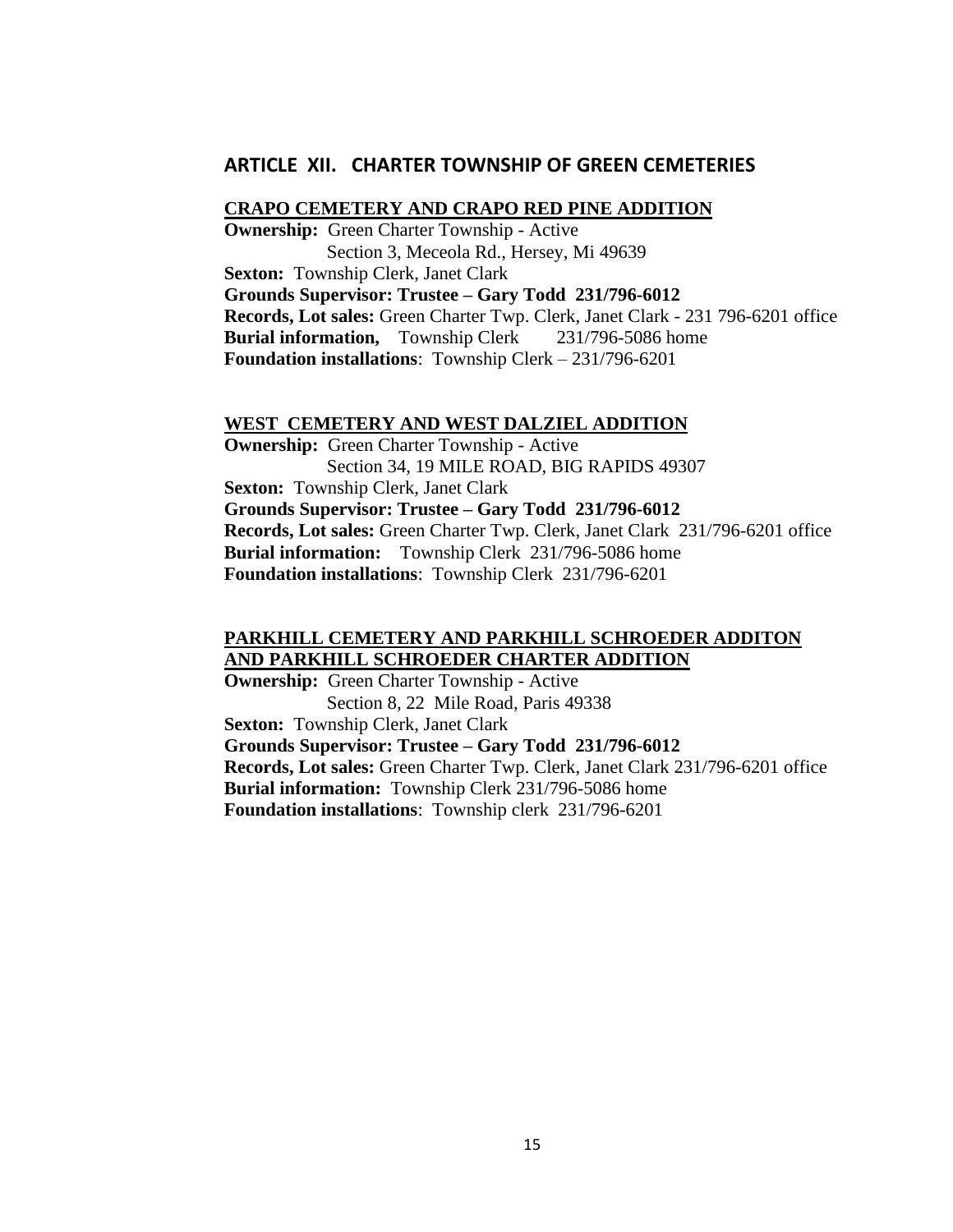# **ARTICLE XIII. RATES FOR SERVICES**

#### **CEMETERIES OF GREEN CHARTER TOWNSHIP**

WEST, CRAPO, PARKHILL, (includes all the additions of these cemeteries)

#### **PRICE for a single grave site by a resident /property owner - \$60.00**

#### **PRICE for a single grave site by a non-resident/property owner- \$120.00**

#### **PRICE for foundation installation - .30 per sq. inch**

\*Sunday and holiday burials shall be done at the discretion of the authorized Township officials and Township Board at a fee established by the authorizing agent.

| <b>GRAVE OPENING RATES 4/1/2020-3/31/2021</b> |
|-----------------------------------------------|
| \$435.00                                      |
| \$550.00                                      |
| \$110.00                                      |
| \$160.00                                      |
| \$100.00                                      |
| \$150.00                                      |
| \$175.00                                      |
| \$100.00                                      |
| \$100.00                                      |
| \$13.25                                       |
|                                               |

RATES FOR BURIALS ARE REVIEWED AND SET WITH EACH BUDGET YEAR BY THE TOWNSHIP BOARD – WHICH STARTS ON APRIL 1 OF ANY GIVEN YEAR.